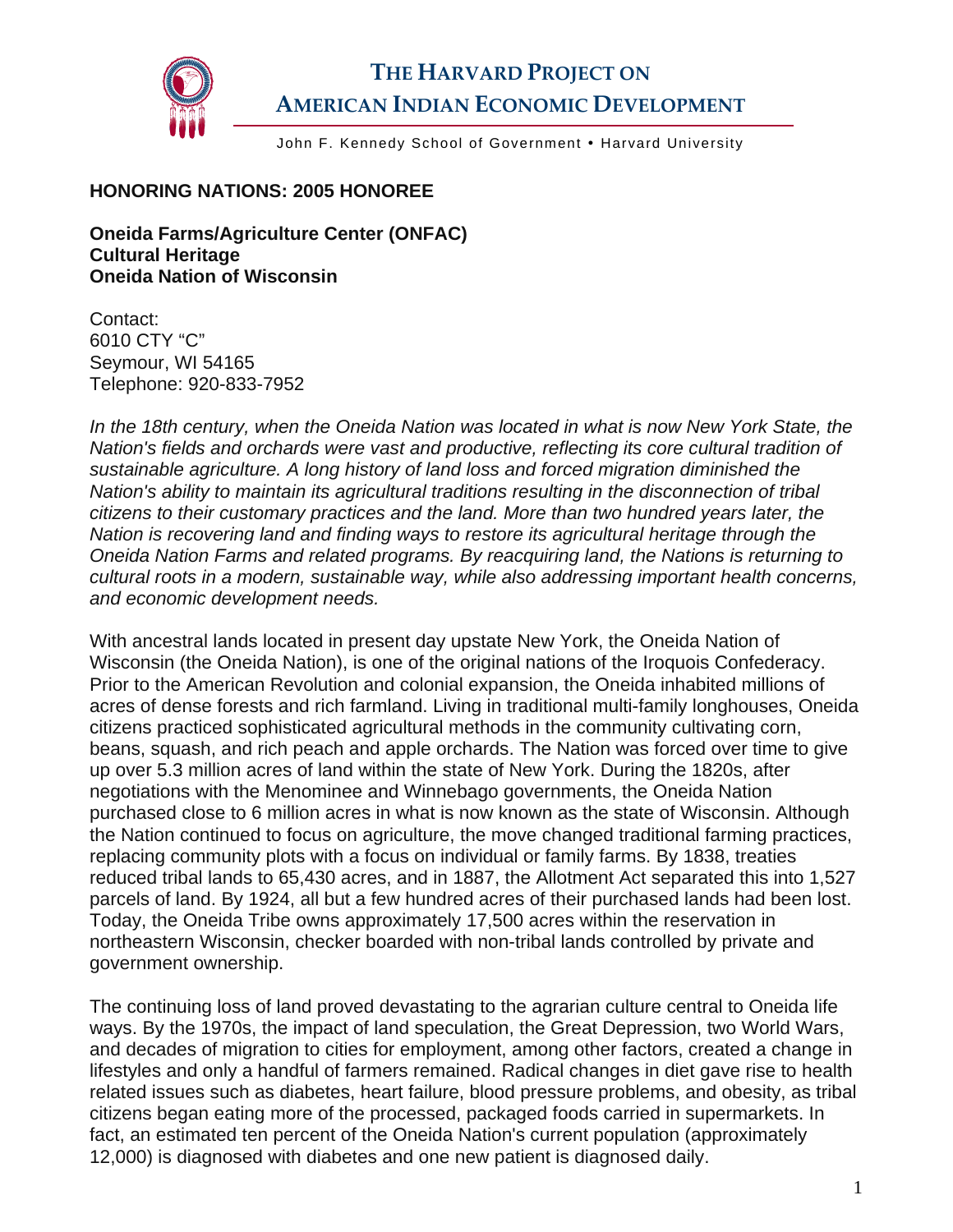The Oneida Nation recognized the need to ensure the well-being of its current and future generations. In the 1970s, the Nation began restoring tribal land holdings, acquiring new lands, and seeking to reestablish cultural practices, including agriculture. However, acquiring new lands is a complicated issue, as new lands cannot immediately be converted to trust status and the Nation must pay taxes on all lands not held in trust. A revenue-generating plan was needed to pay the necessary taxes. The Oneida Nation decided to develop its land in ways that would honor its agricultural traditions while also generating revenue. Starting with a small farm purchased in 1978, the Nation began to expand its land base and grow what would eventually become the Oneida Nations Farms and Agriculture Center (ONFAC), an economic development venture that also provides for the health and well-being of the Oneida Nation's citizens.

The issues of land loss and cultural erosion are faced by many tribal nations. Long histories of forced migration have created generations of tribal citizens with little connection to traditional practices or the opportunity to reside on traditional tribal lands. Loss of tribal land often results in the diminishment of economic opportunities for tribal citizens, forcing citizens to leave reservation lands to seek employment. Although many tribal governments, under current federal policy, are able to purchase land and convert it into trust status the process is expensive and time consuming. Tribal nations find themselves in a position of having pay taxes on re-acquired property while waiting for the conversion process to take place. Finding ways to combine the reacquisition of tribal lands with economic development helps tribal nations to provide for both the cultural and the material well-being of their citizens.

The establishment of the Oneida Nations Farms and Agriculture Center in 1978 creates a viable way for the Oneida Nation to return to an agrarian culture, incorporating both traditional and contemporary values and practices. At its founding, ONFAC consisted of approximately 150 acres of land and 25 head of cattle. Today Oneida Nations Farm consists of 8,000 acres, producing over 4,000 acres of cash crops, including yellow and white corn, soybeans, hay, and wheat. In addition, ONFAC owns approximately 450-550 Black Angus steers and 115 buffalo which they sell to direct markets, employees, and the general public. The ONFAC also manages an Apple Orchard with approximately 4,900 trees and a wide variety of produce, including strawberries, raspberries, blackberries, squash and pumpkins.

Much of ONFAC's success in addressing the needs of its tribal citizens is supported by a variety of complementary practices. These practices include merging the goals of land acquisition and sustainable land development, the capacity to use land for economic development in ways that support traditional and cultural ways of life, and the ability to leverage programs to educate citizens about the importance of agriculture and its relationship to tribal well-being.

By establishing the Oneida Nation Farms and Agriculture Center, the Nation merged its goals of land acquisition and creating sustainable land development. The Oneida Land Management Division developed a plan with the goal of acquiring fifty-one percent of the lands that were originally part of the 1838 reservation by the year 2020. Guided by its Seventh Generation philosophy preserving heritage, providing housing, promoting education, protecting land, preserving the environment, and providing a quality of life where the Oneida people come together for the common good through the seventh generation the Oneida Nation continues to pursue a land acquisition mission. The goal of the Oneida Nation is to convert all reacquired land into trust status. Marginal lands are used for various conservation programs and wildlife restoration projects. Other prime farm lands are being developed as income generating farming operations through the ONFAC. To date, the Nation has re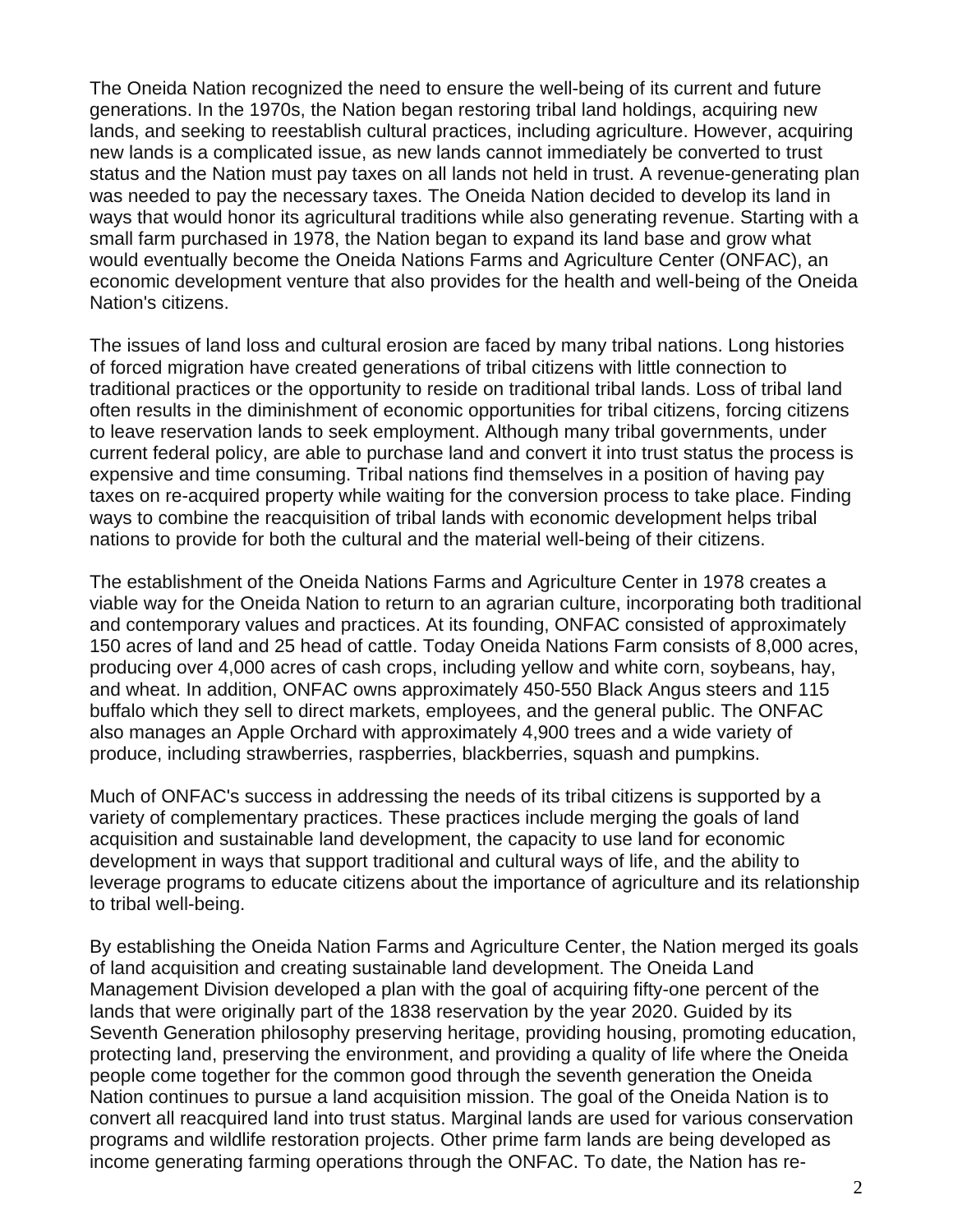acquired approximately twenty-seven and a half percent of their former treaty lands, virtually tripling the ONFAC original land base.

In addition to generating income for additional land purchases and money to pay property taxes on unconverted land, the ONFAC has been able to garner substantial revenue for the Nation. While the Farm complex operates much like a for profit enterprise, all profits are returned to the Nation's General Fund and used for the benefit of all tribal citizens. In 2004, the ONFAC generated gross revenues over two million dollars, with around \$500,000 in gross profits, making the acquired land sustainable by most any definition.

The ONFAC is able use its land for economic development in ways that address the contemporary needs of the Nation while supporting traditional and cultural ways of life. Although the ONFAC respects state and federal regulations, the Farm and its programs create profits by operating according to the Nation's own traditional practices and contemporary tribal standards. The Tsyunhehkwa Center, translated as "provides life for us", is a certified organic agricultural community and culturally-based demonstration farm located on 83 acres of land. Tsyunhehkwa's primary focus is on self-sustainability and food security. The Tsyunhehkwa demonstration farm has a greenhouse to grow seedlings for sale and distribution to community members; processes and sells free-range poultry and farm fresh eggs; and maintains 30 acres of organic crops on a rotational basis including traditional white corn, hay, pasture (for 45 grass fed cattle), fruits, and vegetables, which plays a pivotal role in the reintroduction of high quality, organically grown foods that ensure healthier diets for the citizens. Tsyunhehkwa also manages a retail store in Central Oneida that provides information on traditional uses of herbs and essential oils and researches specific healthcare topics. It also sells food, herbs, vitamins and mineral supplements, spices, reading materials, and other health care products while providing hands-on workshops and other outreach to individual gardeners.

Culturally based programs, like those available through Tsyunhehkwa are central to promoting Oneida philosophy. For example, corn is hand harvested and braided to dry in the Oneida traditional way. The pursuit of alternative, non-chemical pest control methods also supports a return to more traditional, organic farming methods. By pioneering new methods of crop rotation, soil testing, and records management the ONFAC is recognized as a leader in the sustainable agriculture industry and has demonstrated that traditional practices and innovative approaches can be incorporated for the benefit of the Nation. The ONFAC also continues the tradition of growing food for the tribal community not only by making produce and meat products available through its retail store, but also by supplying the tribal Food Distribution Program with fresh food for families in need.

While the ONFAC participates in a number of federal and state conservation programs, it also creatively maximizes funding and projects. For example, in addressing wetland restoration the Nation was able to purchase fencing that benefits both wetlands and farmland. Federal funding for minimum tillage and agricultural practices support a return to more traditional Oneida agricultural practices. As part of its economic development strategy, the ONFAC also operates a retail store where it sells farm products to tribal members as well as non-tribal members. As more of the surrounding land is being converted for non-agricultural uses, non-Native neighbors now depend on ONFAC for their livestock feed and even for ideas about farming methods and equipment. The ONFAC builds its capacity for economic development by leveraging resources and melding traditional practices with innovative approaches.

Finally, ONFAC implements programs to educate its citizens about the importance of agriculture and sustainable land to promote tribal well-being. Educating citizens, particularly